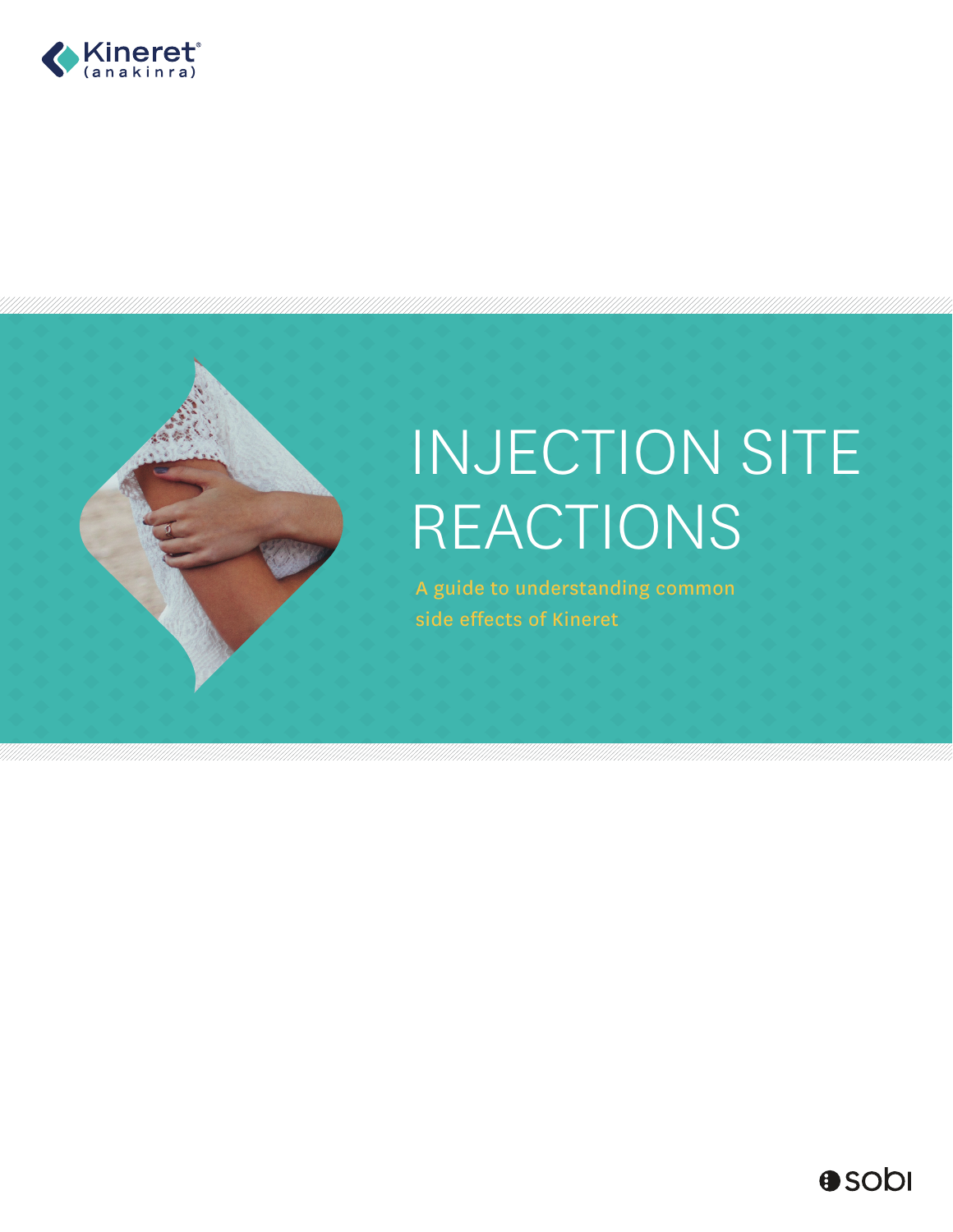

## COMMON INJECTION SITE REACTIONS INCLUDE1:



# Every patient is different

## *"I've found letting the solution warm up, and injecting slowly in a relaxed position ( for example, sitting up in bed) is the best way for me to address [my ISRs]."*

–Megan, RA patient

This represents one patient's experience. Individual results may vary.

Visit KineretRx.com to take advantage of a wide range of resources, such as:

- » Instructional Kineret injection video
- » Downloadable injection site tracker
- » Downloadable treatment guide and instructions for use
- » Kineret patient case studies

# WHAT TO EXPECT

During treatment, you may experience itching, stinging, and raised red patches at the injection site.<sup>1</sup> These injection site reactions (ISRs) are common side effects of Kineret, especially in the first month.<sup>2</sup> Most ISRs are mild, and usually stop about 14 to 28 days after starting treatment.<sup>1</sup>

# HOW TO ADDRESS ISRs

Here are some tips:



Wait for 30 minutes to bring Kineret to room temperature<sup>1</sup>



Be sure to rotate injection sites<sup>1</sup>



Cool the injection site with an ice pack for a few minutes before and after injecting<sup>2</sup>



Don't inject into skin that is red, bruised, tender, swollen, or hard<sup>1</sup>



Apply hydrocortisone or an antihistamine cream to the injection site $2$ 

 $\boxed{\triangledown}$  -

Keep track of injection sites in the

Call your doctor if an ISR bothers you or doesn't go away.<sup>2</sup>

# What else to be aware of

Here are some other common side effects of Kineret1:

- » Rheumatoid arthritis (RA) gets worse with treatment
- » Headache
- » Nausea and vomiting
- » Diarrhea
- » Joint pain
- » Fever
- » Feeling like you have the flu
- » Sore throat or runny nose
- » Sinus infection
- » Pain in your stomach area

#### INDICATION

KINERET® (anakinra) is a prescription medicine called an interleukin-1 receptor antagonist (IL-1ra) used to reduce the signs and symptoms, and slow the damage of moderate to severe active rheumatoid arthritis (RA) in people age 18 years and older when 1 or more other drugs for RA have not worked. KINERET is not for children with Juvenile Rheumatoid Arthritis.

# IMPORTANT SAFETY INFORMATION

Who should not take KINERET?

People who are allergic to:

• Proteins made from bacteria called *E. coli*. Ask your healthcare provider if you are not sure

#### Please see additional Important Safety Information on page 3.

[Click here for full Prescribing Information](https://www.kineretrx.com/hcp/pdf/Full-Prescribing-Information-English.pdf) for KINERET, including Patient Information.